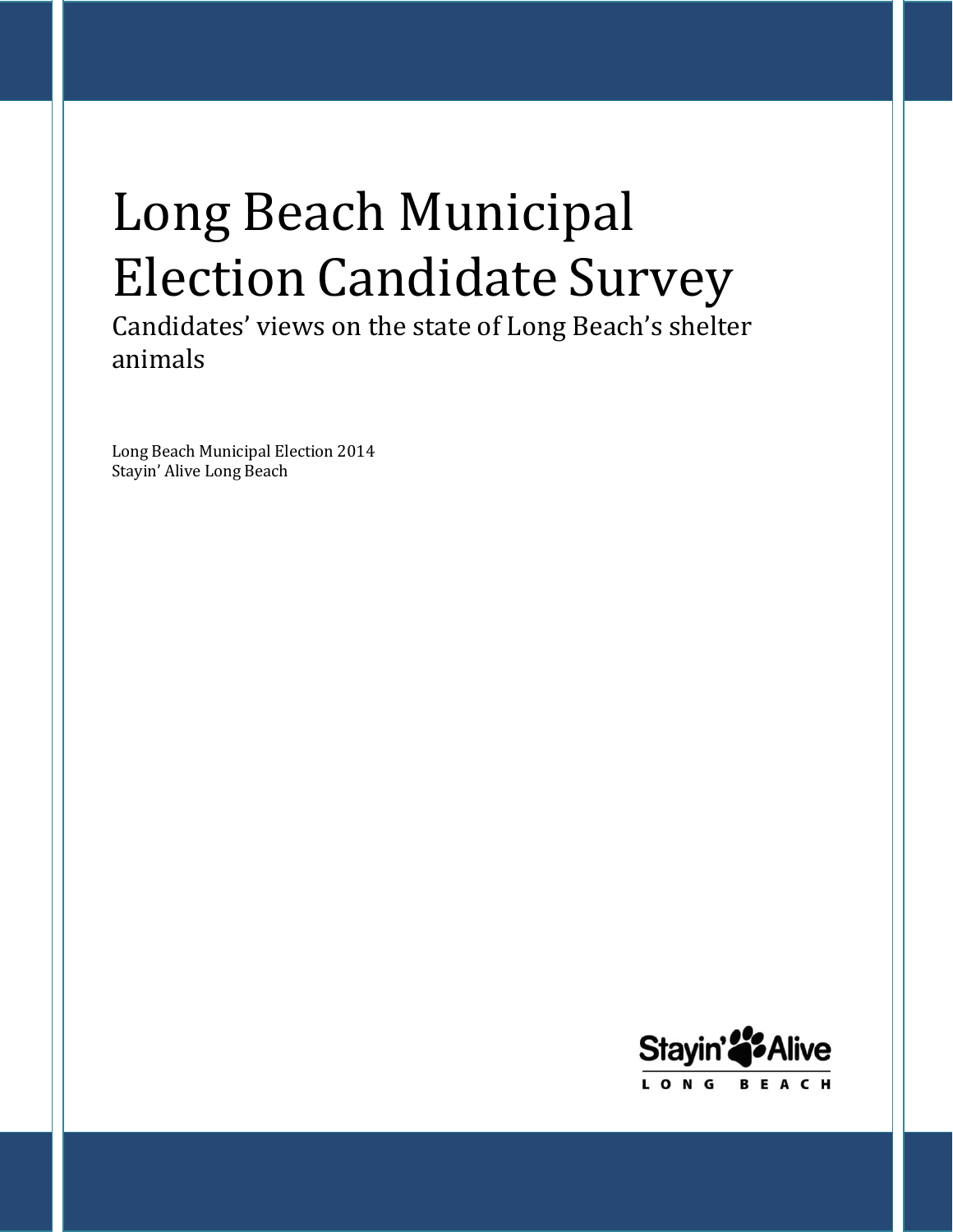**Stayin' Alive Long Beach** is an initiative to increase the save rate of companion animals at the Long Beach shelter. The purpose of this survey is to familiarize the community with the positions and intentions of candidates for elected office in the City of Long Beach regarding the status and management of Long Beach Animal Care Services (ACS). Every candidate on the April 8<sup>th</sup> ballot is being asked to complete the survey. Candidate responses will be compiled as part of a voting guide that will be distributed to Long Beach voters in preparation for the April 8, 2014 election.

As part of the awareness campaign by **Stayin' Alive Long Beach**, candidate responses will also be rated, and then released to the media and posted on some or all of our websites and social media. **Responses as well as non-responses will be reported.**

#### **We ask that candidates provide their responses by Tuesday, March 4, 2014. You may respond via the SurveyMonkey link provided in the e-mail sent to you or by typing your responses into an e-mail and sending them to [stayinalivelongbeach@gmail.com.](mailto:stayinalivelongbeach@gmail.com)**

The survey is composed of 9 questions. Candidates are encouraged to respond in writing with enough detail to adequately represent the candidate's view of the current state of Long Beach Animal Care Services and his or her views on how ACS should operate in coming years.

To provide background on the issue, we have attached our policy report "What is Happening to Long Beach's Shelter Animals?: A report on the effectiveness of Long Beach Animal Care Services and recommendations for change." We appreciate your participation in this survey. If you have any questions, please do not hesitate to contact Patricia Turner, Ph.D., co-founder and spokesperson of **Stayin' Alive Long Beach**, via e-mail at [stayinalivelongbeach@gmail.com.](mailto:stayinalivelongbeach@gmail.com)

### *Shelter Animal Save Rate at LBACS*

Last year, Long Beach Animal Care Services euthanized 50% of the dogs and cats that entered the city shelter. This percentage includes 15% of puppies, 29% of dogs, 72% of cats and 75% of kittens.1 Over the past 7 years, ACS has euthanized over 38,000 dogs and cats. **Innovative sheltering programs, such as comprehensive adoption programs, proactive marketing of animals, volunteer programs and foster programs, have been implemented in a number of communities across the nation, resulting in save rates of upwards of 90%.** Long Beach currently does not implement the majority of these innovative sheltering programs. If we are to increase the save rate for Long Beach shelter animals, ACS policies will need to undergo significant changes to be mandated by the City Council and overseen by the Mayor.

**1. How important is the issue of increasing the number of animals saved at the Long Beach animal shelter to you? Please explain your response. Please circle or place an "X" next to your answer.**

**XX Very important Important Somewhat important Not very important**

 $1$  Based on data received from Long Beach Animal Care Services through the California Public Records Act. Data coversJan-Nov 2013.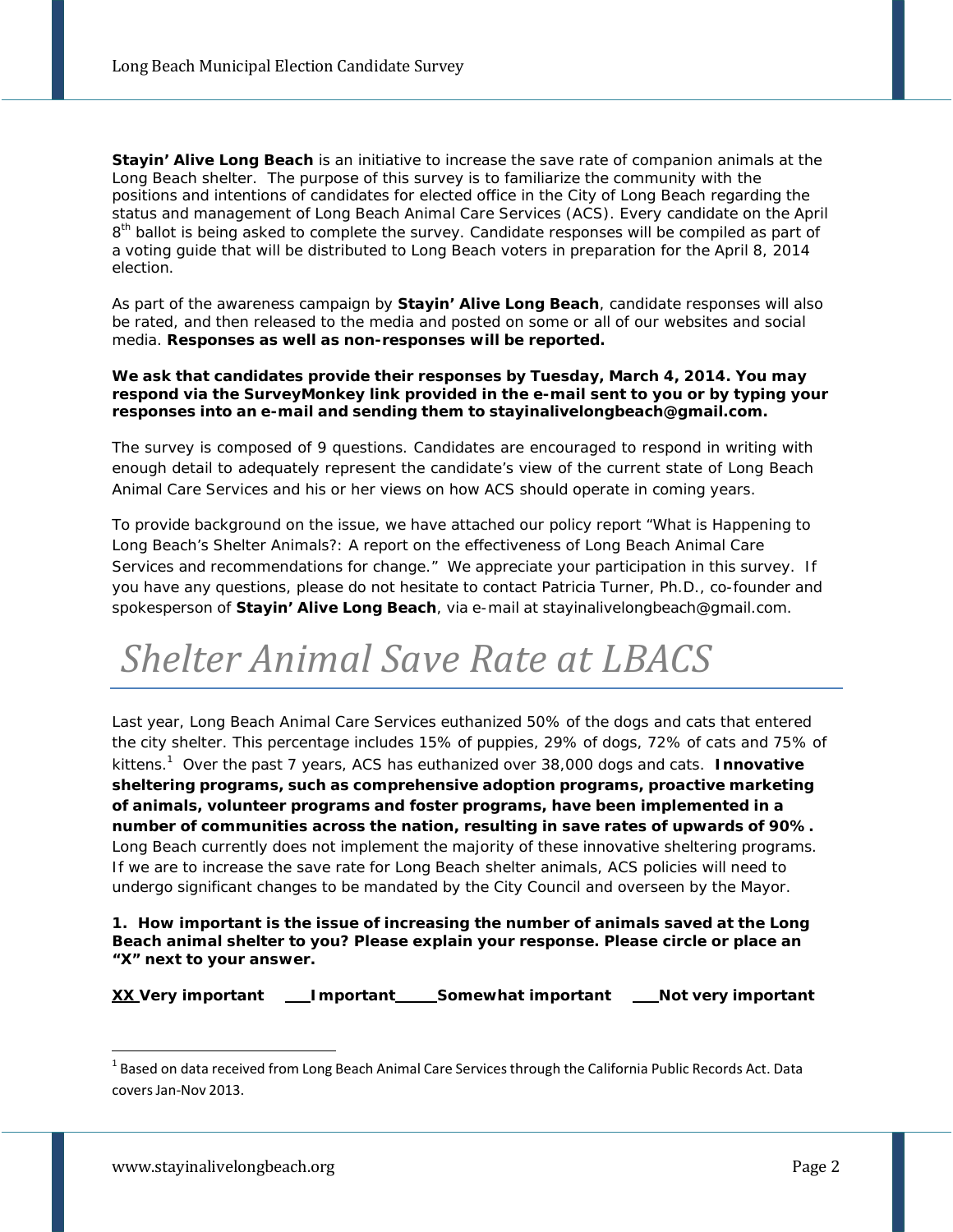**2. Would you support a review and restructuring of ACS's lifesaving programs to include sheltering programs such as a comprehensive adoption program, proactive marketing of animals, volunteer programs and foster programs? (A complete list can be found under Question 5 in this survey. They are also described on pp. 36-37 of the SALB Policy Report and on the SALB website). Would you support the participation of the public in this process? Please explain your response.**

I am a lover of all animals and agree with saving the lives of all animals. All of the issues and concerns that Stayin Alive has posed on this questionnaire are not just government issues, but community issues as well. I am in support of a city council appointed "Keep Animals Alive Commission" to oversee all of these concerns. The commission will set policy for the City of Long Beach, for pet owners, and penalties for irresponsible pet owners. I am in favor of mandatory Spay and Neutering of ALL animals at the time of registration at the cost of the owners. If responsible pet owners want to have litters for their own home, this can be an option at the time of registration. The commission will have policy established for these responsible pet owners. If the litters are larger than expected, the commission will have policy for the placement and adoption of these animals.

In addition I am against the sale and breeding of any animals within our City.

Parents of human children have many government mandated rules they must follow or else they will lose they parental rights. This should not be different for our non-human children.

**3. What percentage of shelter animals do you think the City of Long Beach can reasonably be expected to save? Please circle or place an "X" next to your answer.**

**50% 60% 70% 80% X90% X100%**

### *Adoption Programs*

**ACS's current operations manual states that ACS, itself, does not adopt animals out to the public. ACS's current official stance is that this is the job of the neighboring spcaLA, an agency which takes in only 28% of the animals impounded by ACS every year.** Long Beach Animal Care Services currently euthanizes over 50% of dogs and cats in the city shelter due to its failure to run a comprehensive adoption program, including frequent and ongoing off-site adoptions, extensive marketing of at-risk animals, public-friendly adoption hours and mobile adoptions.

#### **4. If elected or re-elected to public office:**

**Specifically in regard to ACS's Adoption Program, would you support a review and restructuring of the Adoption Program at Long Beach Animal Care Services to include the elements mentioned above (offsite adoptions, public-friendly adoption hours, etc.)? Would you support the participation of the public in this restructuring process? Please explain your response.**

I am a lover of all animals and agree with saving the lives of all animals. All of the issues and concerns that Stayin Alive has posed on this questionnaire is not just a government issue, but a community issue. I am in support of a city council appointed "Keep Animals Alive Commission" to oversee all of these concerns. The commission will set policy for the City of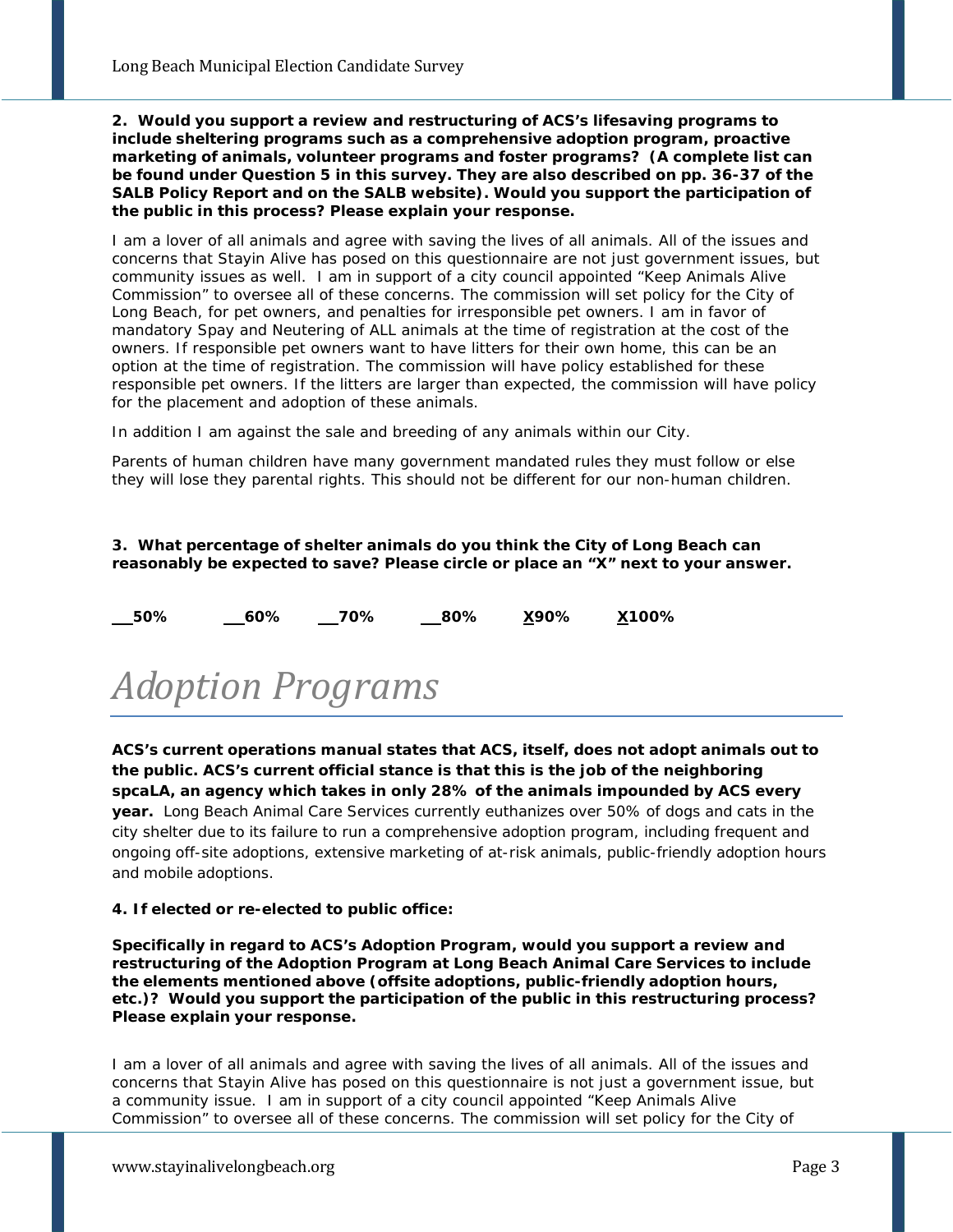Long Beach, for pet owners, and penalties for irresponsible pet owners. I am in favor of mandatory Spay and Neutering of ALL animals at the time of registration. If responsible pet owners want to have litters for their own home, this can be an option at the time of registration. The commission will have policy established for these responsible pet owners. If the litters are larger than expected, the commission will have policy in place for the placement and adoption of these animals.

In addition I am against the sale and breeding of any animals within our City.

Parents of human children have many government mandated rules they must follow or else they will lose they parental rights. This should not be different for our non-human children.

**[Space intentionally left blank]**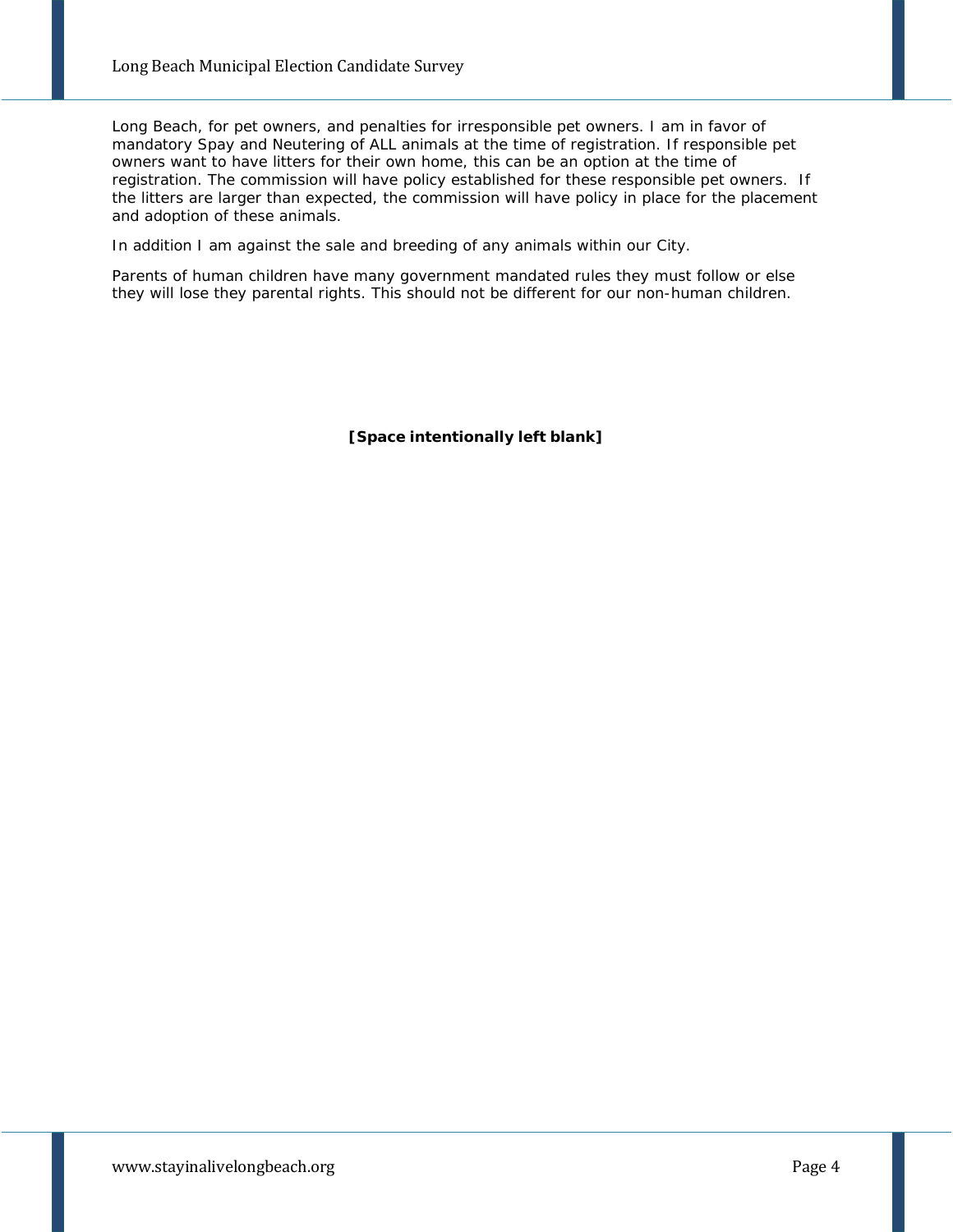# *Essential Lifesaving Programs*

There is a suite of fiscally-responsible, humane, 21<sup>st</sup> century animal sheltering programs that have been proven to work in more than 200 communities across the United States. These programs are given below. They are also explained on pp. 36-37 of the SALB Policy Report and on the SALB website.

#### **5. Please rank the programs to indicate which programs you think are the most important for the City to implement. Place a "1" next to the MOST important program or policy, a "2" next to the second most important policy, and so on.**

All of these are equally important, and I give them all a 1. All of these programs should be decided by a city appointed commission.

| Comprehensive Adoption<br>Programs                        | Collaboration with Rescue<br>Groups                                     | Trap-Neuter-Release<br>Programs for Community<br>Cats                                                                                   |
|-----------------------------------------------------------|-------------------------------------------------------------------------|-----------------------------------------------------------------------------------------------------------------------------------------|
| Foster Programs                                           | Vigorous Volunteer<br>Programs to help run other<br>lifesaving programs | Behavioral and Medical<br>Rehabilitation                                                                                                |
| Pet Retention Programs<br>(Help desks, information lines) | <b>Public Relations and</b><br>Community Involvement                    | Pet Redemption (Making<br>it easy for people to get their<br>pets back from the shelter,<br>including working with them<br>financially) |
| Low-Cost, High Volume<br>Spay/Neuter                      | A Compassionate, Hard-<br><b>Working Director</b>                       | Transparency in reporting<br>numbers of animals<br>euthanized vs. placed into<br>adoptive homes                                         |

### *Spay/Neuter Funding*

ACS reduced its funding of low-cost spay/neuter by 77% from 2010 to 2012, spending only \$25,000 in 2012 on the City's popular low-cost spay/neuter voucher program. At the same time, the City received revenues of more than \$1 million from pet licensing efforts alone. In 2013, ACS's year-end expenditures for low-cost spay/neuter are projected to be approximately \$50,000 – still a massive reduction over the \$110,000 the agency spent on spay/neuter voucher funding in 2010.

**6. If elected or re-elected to public office, would you support an increase in the funding for low-cost spay/neuter in Long Beach? What is your view of the City's role in providing low-cost spay/neuter options to city residents?**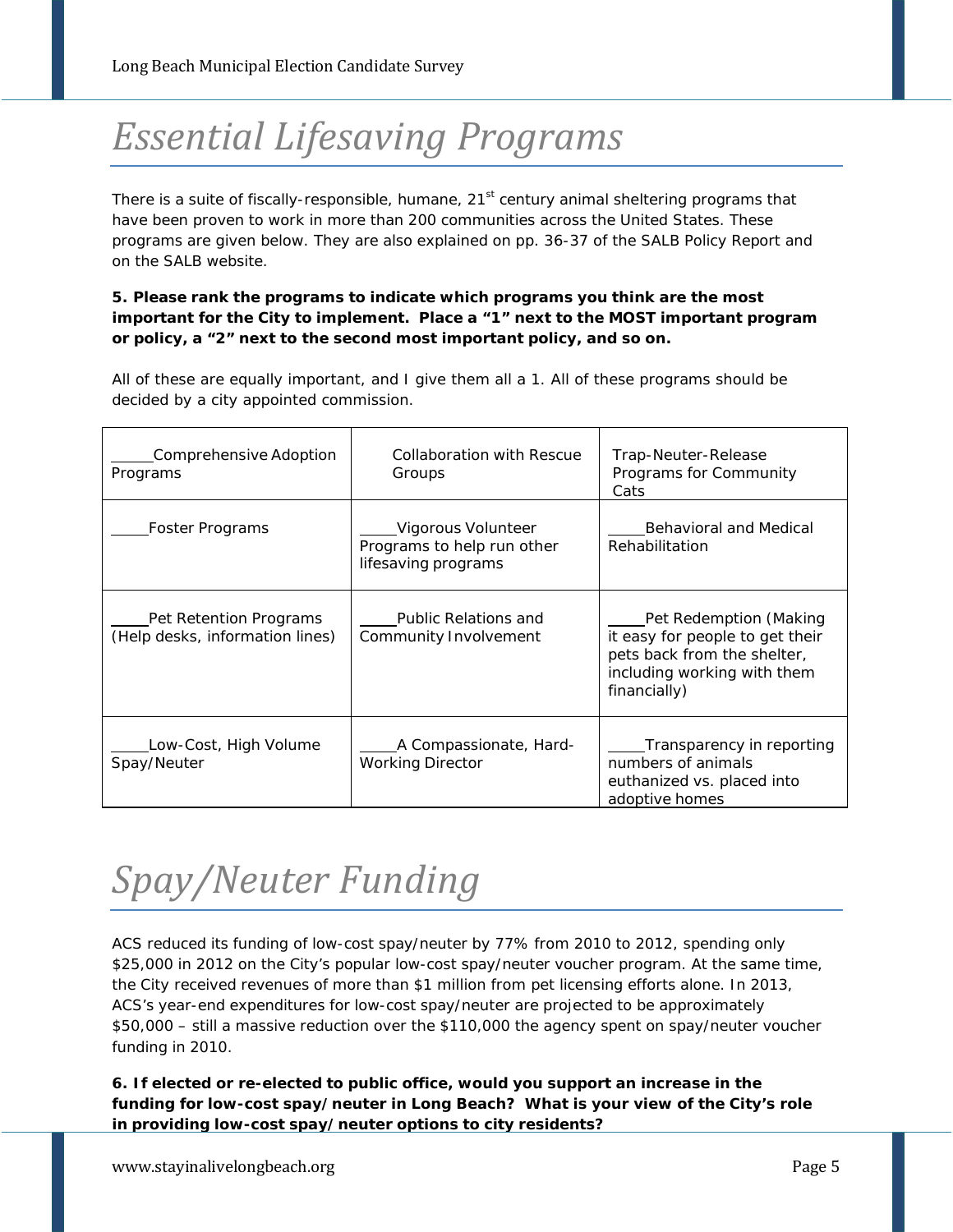I am a lover of all animals and agree with saving the lives of all animals. All of the issues and concerns that Stayin Alive has posed on this questionnaire is not just a government issue, but a community issue. I am in support of a city council appointed "Keep Animals Alive Commission" to oversee all of these concerns. The commission will set policy for the City of Long Beach, for pet owners, and penalties for irresponsible pet owners. I am in favor of mandatory Spay and Neutering of ALL animals at the time of registration. If responsible pet owners want to have litters for their own home, this can be an option at the time of registration. The commission will have policy established for these responsible pet owners. If the litters are larger than expected, the commission will have policy in place for the placement and adoption of these animals.

In addition I am against the sale and breeding of any animals within our City.

Parents of human children have many government mandated rules they must follow or else they will lose they parental rights. This should not be different for our non-human children.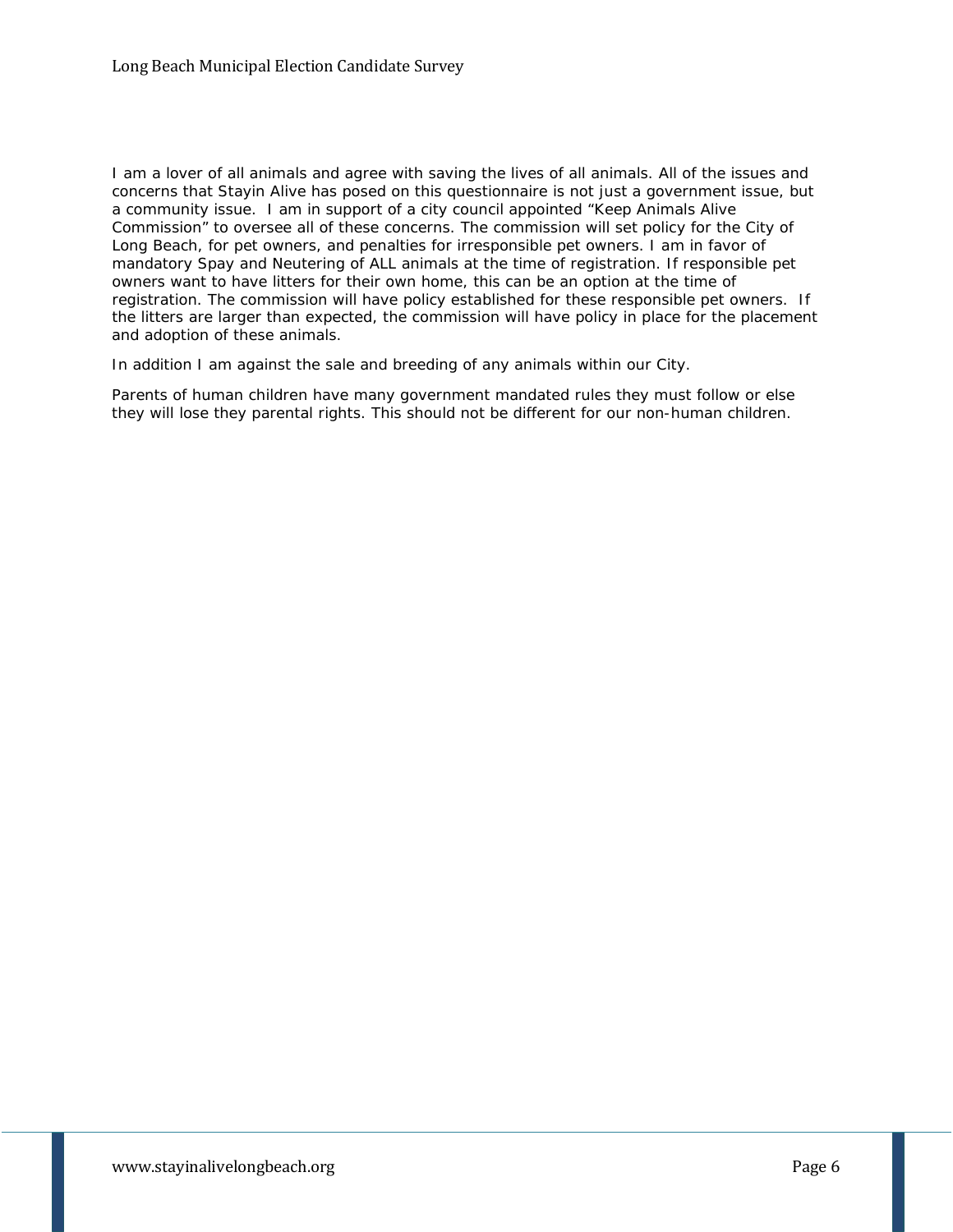# *ACS Transparency and Accountability*

Increasingly, municipal animal shelters are reporting their save and euthanasia rates to the public on their websites on a monthly basis (e.g., City of Sacramento and City of Austin, TX). Typically, these reports are easy to generate using an integrated shelter management software program called Chameleon. Long Beach ACS already uses the Chameleon software.

#### **If elected or re-elected to public office:**

#### **7. Would you support a City Council mandate that ACS publish accurate and transparent statistics regarding the numbers and types of animals the agency euthanizes on the ACS website? If so, why do you feel this is important? If not, why not?**

I am a lover of all animals and agree with saving the lives of all animals. All of the issues and concerns that Stayin Alive has posed on this questionnaire is not just a government issue, but a community issue. I am in support of a city council appointed "Keep Animals Alive Commission" to oversee all of these concerns. The commission will set policy for the City of Long Beach, for pet owners, and penalties for irresponsible pet owners. I am in favor of mandatory Spay and Neutering of ALL animals at the time of registration. If responsible pet owners want to have litters for their own home, this can be an option at the time of registration. The commission will have policy established for these responsible pet owners. If the litters are larger than expected, the commission will have policy in place for the placement and adoption of these animals.

In addition I am against the sale and breeding of any animals within our City.

Parents of human children have many government mandated rules they must follow or else they will lose they parental rights. This should not be different for our non-human children.

**8. Would you support the City's setting and publishing clear performance goals in terms of ACS's live release rate (save rate)? Please explain your answer.**

### *Public Responsiveness*

**9. In a Dec. 10, 2013 editorial, LBReport.com urged City Council to seek a Study Session that would include participation by Stayin' Alive Long Beach (see [http://www.lbreport.com/editorial/dec13/edanieu.htm\)](http://www.lbreport.com/editorial/dec13/edanieu.htm). Would you be willing to ask for a Study Session on the current status of Long Beach's shelter animals that would include a podium presentation by Stayin' Alive Long Beach?**

I am a lover of all animals and agree with saving the lives of all animals. All of the issues and concerns that Stayin Alive has posed on this questionnaire is not just a government issue, but a community issue. I am in support of a city council appointed "Keep Animals Alive Commission" to oversee all of these concerns. The commission will set policy for the City of Long Beach, for pet owners, and penalties for irresponsible pet owners. I am in favor of mandatory Spay and Neutering of ALL animals at the time of registration. If responsible pet owners want to have litters for their own home, this can be an option at the time of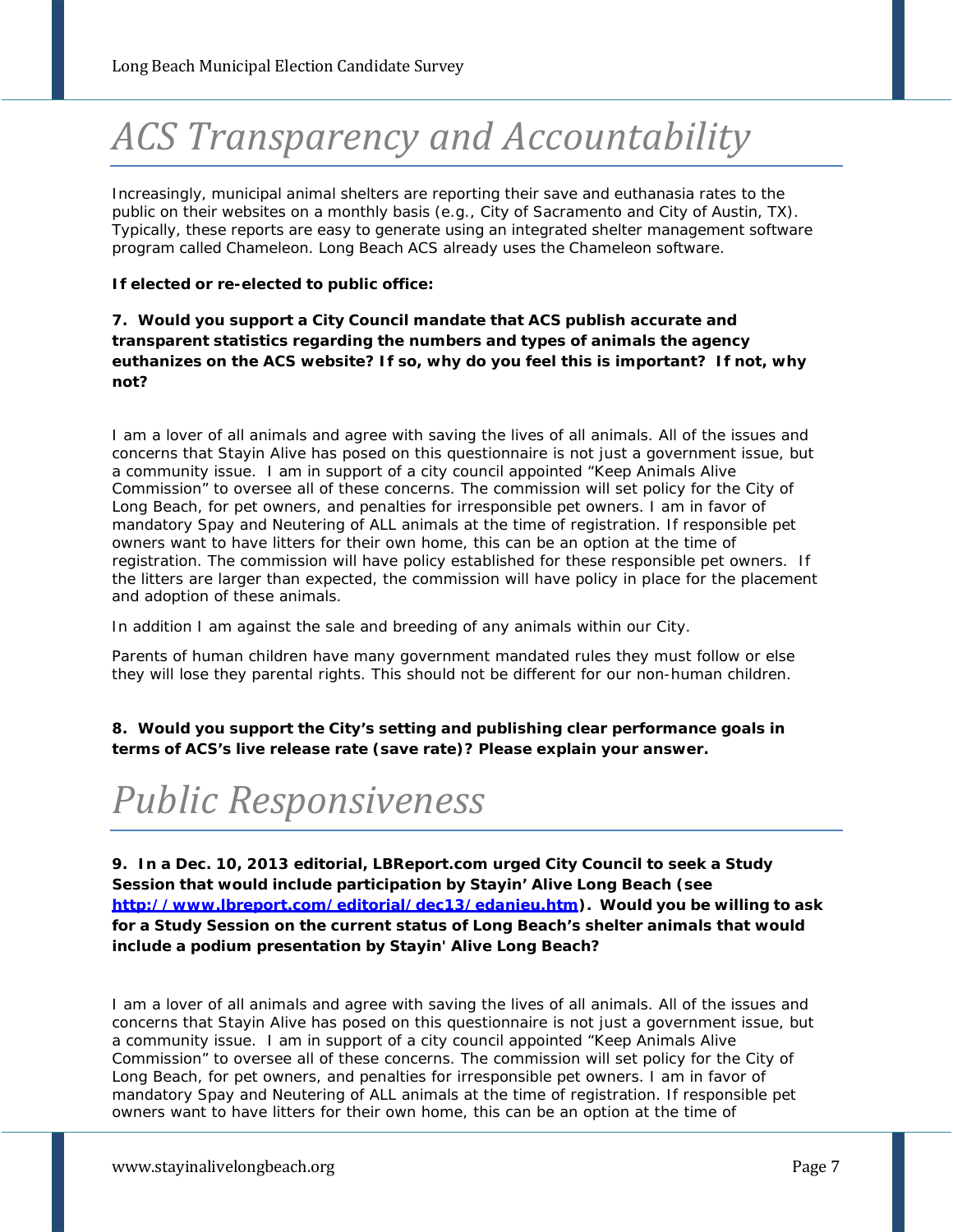Long Beach Municipal Election Candidate Survey

registration. The commission will have policy established for these responsible pet owners. If the litters are larger than expected, the commission will have policy in place for the placement and adoption of these animals.

In addition I am against the sale and breeding of any animals within our City.

Parents of human children have many government mandated rules they must follow or else they will lose they parental rights. This should not be different for our non-human children.

Thank you for responding to this survey. If you have any questions about this survey or about **Stayin' Alive Long Beach**'s initiative to increase lifesaving at the Long Beach municipal shelter, please contact us at [stayinalivelongbeach@gmail.com.](mailto:stayinalivelongbeach@gmail.com)